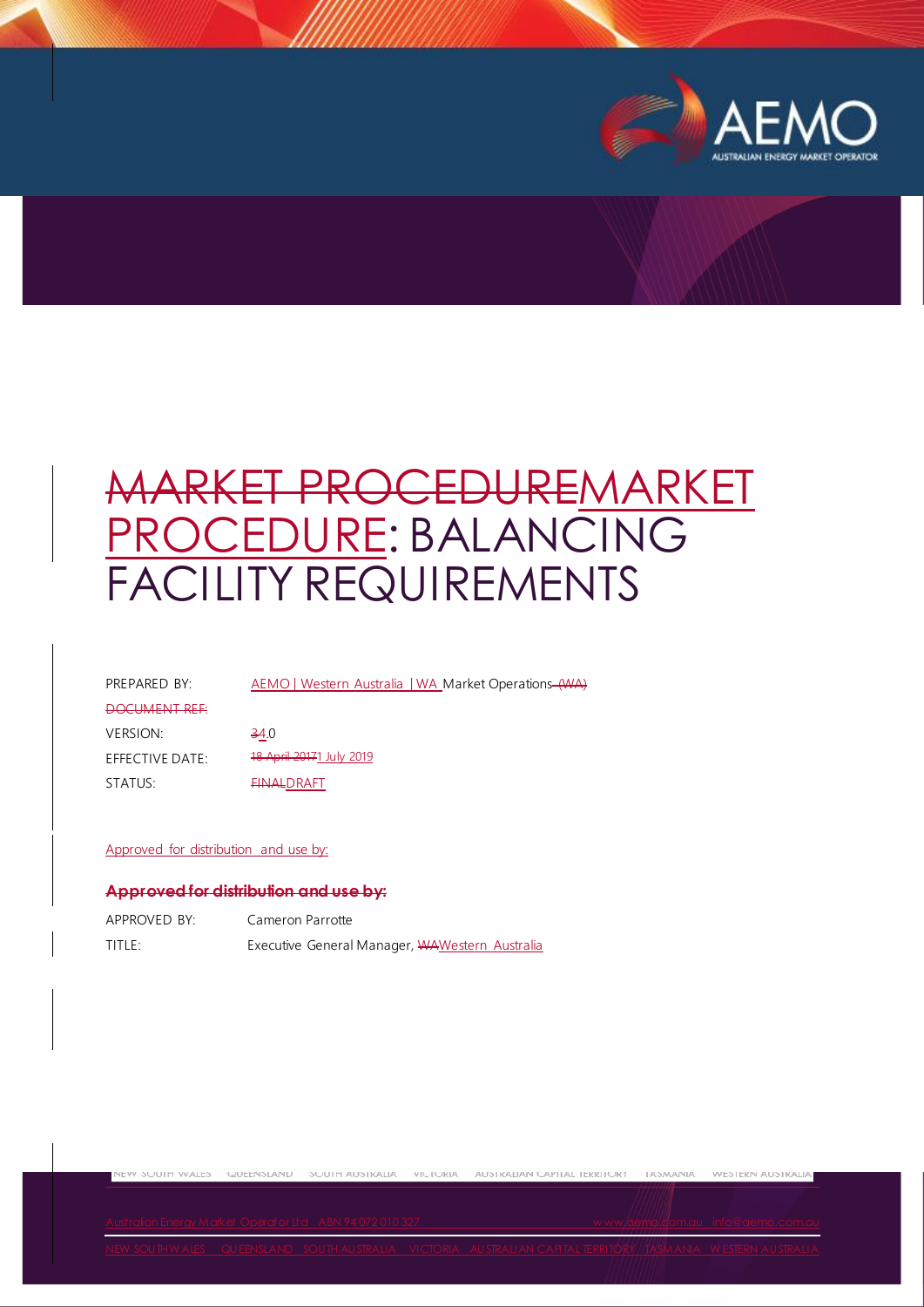

# **VERSION RELEASE HISTORY**

 $\overline{1}$ 

# **VERSION RELEASE HISTORY**

| Version | Effective Date                       | Summary of Changes                                                                                                                                                                                        |
|---------|--------------------------------------|-----------------------------------------------------------------------------------------------------------------------------------------------------------------------------------------------------------|
| 1.0     | Balancing Market<br>Commencement Day | New Market Procedure for Balancing Facility Requirements resulting<br>from PC_2012_02                                                                                                                     |
| 2.0     | 30 November 2015                     | Changes resulting from the transfer of functions from the IMO to<br>AEMO                                                                                                                                  |
| 3.0     | 18 April 2017                        | Changes resulting from the transfer of System Management<br>functions to AEMO                                                                                                                             |
| 4.0     | 1 July 2019                          | Changes resulting from Procedure Change Proposal AEPC 2019 06<br>related to the Rule Change Proposal RC 2014 06: Removal of<br>Resource Plans and Dispatchable Loads, and minor administrative<br>changes |

 $\mathsf{l}$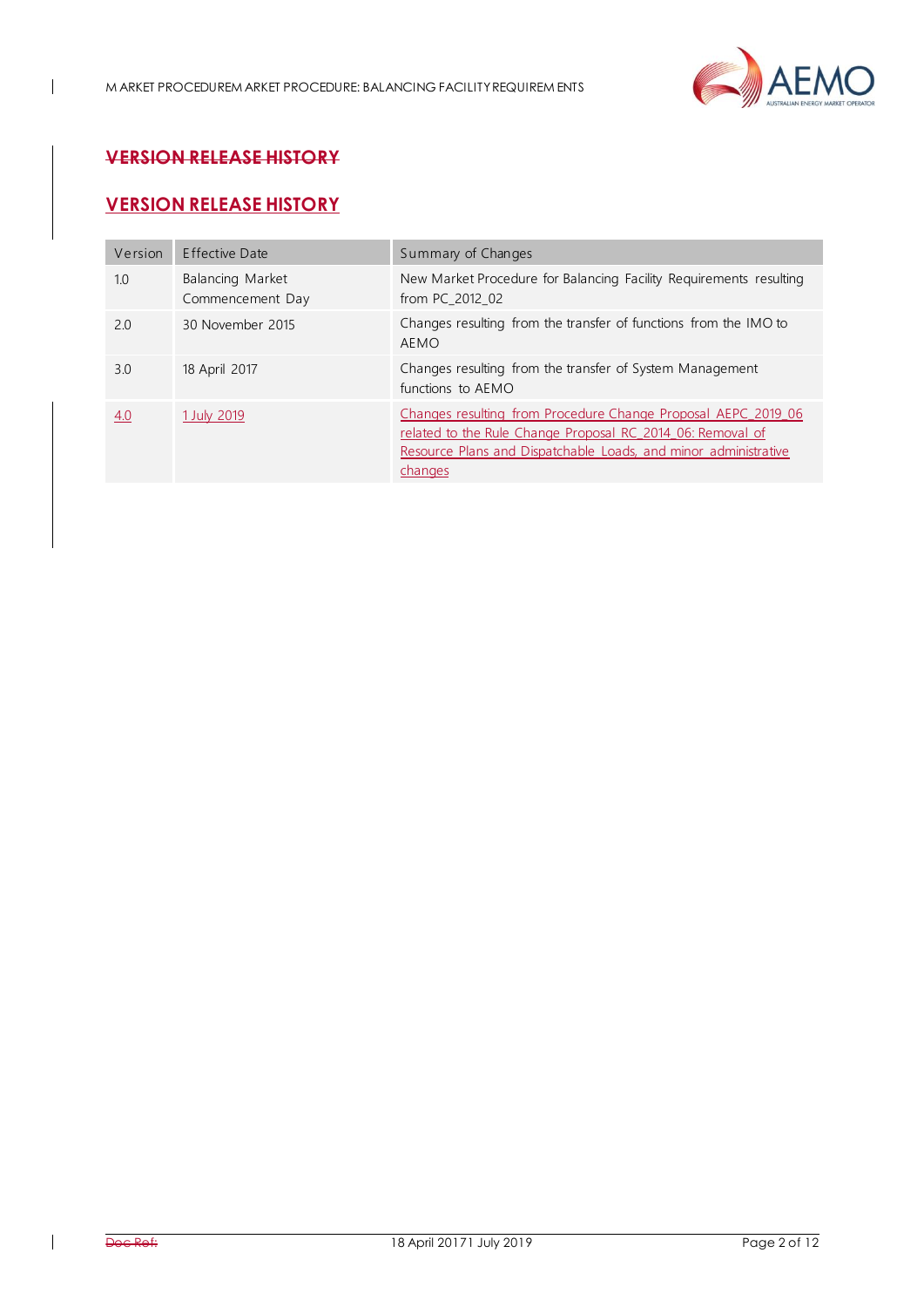

## **CONTENTS**

| 1.   | <b>INTRODUCTION</b>                                                       | 4              |
|------|---------------------------------------------------------------------------|----------------|
| 1.1. | Purpose and scope                                                         | 4              |
| 1.2. | Definitions and interpretation                                            | 5              |
| 1.3. | Related documents                                                         | 5              |
| 2.   | TECHNICAL REQUIREMENTS AND COMMUNICATION CRITERIA                         | 6              |
| 2.1. | Requirements for Balancing Facilities                                     | 6              |
| 2.2. | Inability to meet Requirements                                            | 6              |
| 2.3. | Reporting non-compliance                                                  | 6              |
| 3.   | AEMO PROCESS FOR ASSESSING CONDITIONS                                     | 7              |
| 3.1. | Background                                                                | $\overline{7}$ |
| 3.2. | Assessing whether to impose conditions                                    | 7              |
| 4.   | APPLICATION OF CONDITIONS                                                 | 8              |
| 4.1. | Requirement to submit Balancing Submissions at specified prices           | 8              |
| 4.2. | Manner and time of Balancing Submissions                                  | 9              |
| 4.3. | Review and lifting of conditions                                          | 10             |
| 5.   | TREATMENT OF FACILITIES WITH RATED CAPACITY LESS THAN 10 MW               | 12             |
| 5.1. | Facilities with rated capacity less than 10 MW that meet the Requirements | 12             |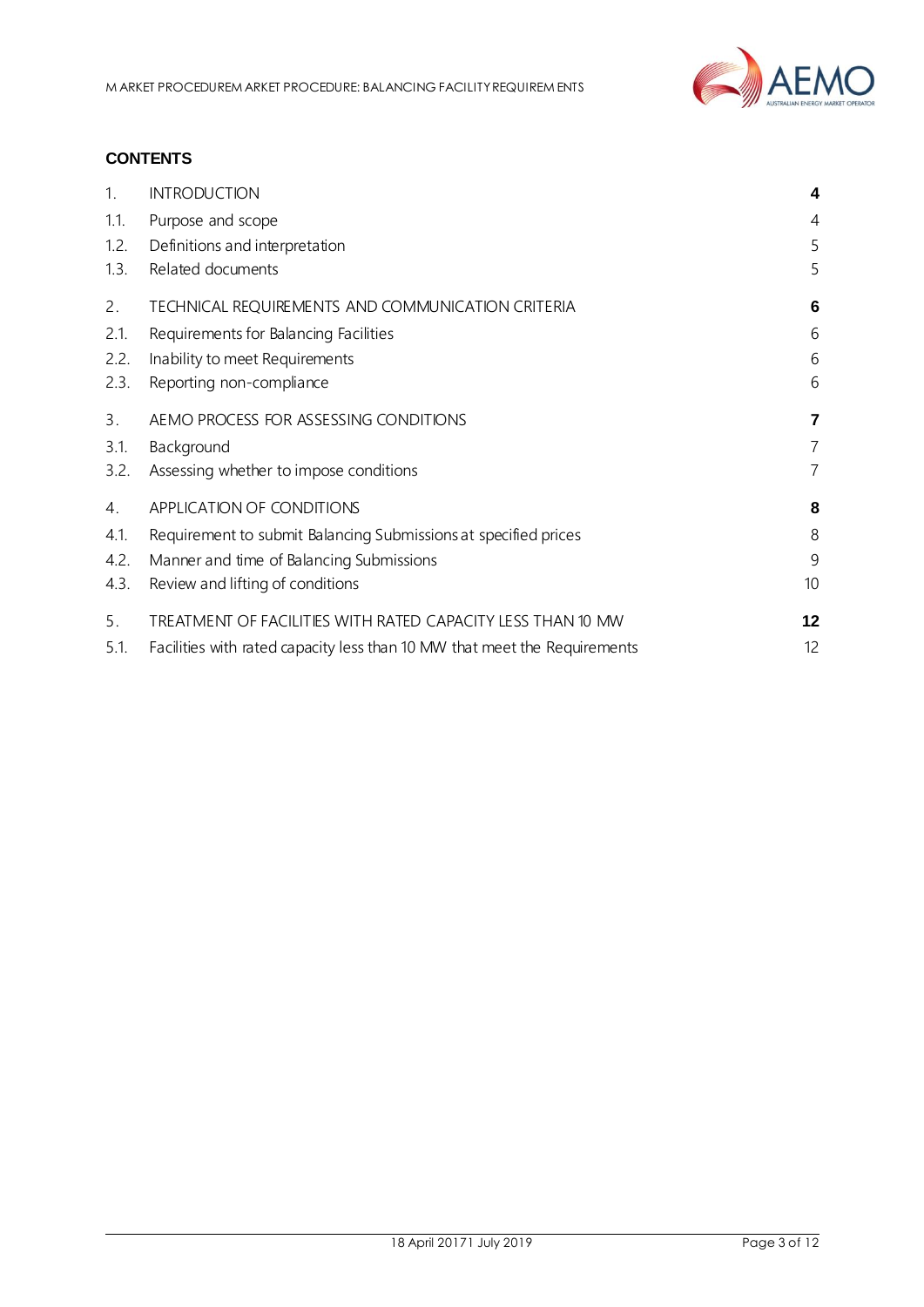

# <span id="page-3-0"></span>**1. INTRODUCTION**

 $\mathbf I$ 

## <span id="page-3-1"></span>**1.1. Purpose and scope**

- 1.1.1. This This Balancing Facility Requirements Procedure 4: Balancing Facility Requirements made under clause 7A.1.6 of the Wholesale Electricity Market (WEM) Rules.
- 1.1.1.1.1.2. This Procedure) should be read in conjunction with clauses 7A.1.6 through 7A.1.13 of the Wholesale Electricity Market (WEM) Rules (Market Rules)..
- 1.1.3. Reference to particular Market Rules within theThis Procedure in bold and square brackets [Clause XX] are current as of 10 December 2016. These references are included for conveniencehas effect only, and are not part for the purposes set out in the WEM Rules and the WEM Rules prevail over these Procedures to the extent of any inconsistency.
- 1.1.2.1.1.4. The purpose of this Procedure- is to describe the:

#### **1.1. Purpose of this Procedure**

#### 1.2.0. **This Procedure sets out:**

- the Requirements which the technical and communications criteria that a-:
	- (i) Balancing Facility with a rated capacity of 10 MW or more must meet  $[clause 7A.1.8]$ ; and which a
	- $\left(\frac{c}{c}\right)$  Balancing Facility with a rated capacity of less than 10 MW may meet; [dause 7A.1.9]; and
- (d)(b) where a Facility does not meet the Requirements, the process the Australian Energy Market Operator (AEMO) must follow in considering whether it is appropriate to impose conditions on the manner in which the applicable Facility must participate in the Balancing Market [clause 7A.1.11], the type of conditions that may be imposed and the manner and circumstances in which they may be imposed and lifted.

## **1.1. Application of this Procedure**

- (a) AEMO, where a Balancing Facility does not meet the Requirements, in determining whether it is appropriate to impose conditions on the relevant Market Participant in respect of that Facility's participation and on imposing and lifting conditions.
- 1.3.2.1.1.5. In this Procedure, where obligations are conferred on a Rule Participant, as outlined in step 1.3.1, that Rule Participant must comply with the relevant obligations in accordance with clauses 2.9.6, 2.9.7, 2.9.7A, 2.9.7B, 2.9.7C and 2.9.8 of the WEM Rules, as applicable.

Note that priorReference to the Balancing Market Commencement Day AEMO will have regard to the specific transition provisions for the new Balancing and Load Following Markets, outlined in clause 1.10 of the Marketparticular WEM Rules, with respect to the processes outlined in this within the Procedure. as applicable.

1.3.3.1.1.6. All Facilities with a rated capacity of 10 MW or more must meet the Balancing Facility Requirements. Where a Facility with a rated capacity of less than 10 MW meets the Requir the relevant Market Participant may inform AEMO under clause 7A.1.9 in bold and square brackets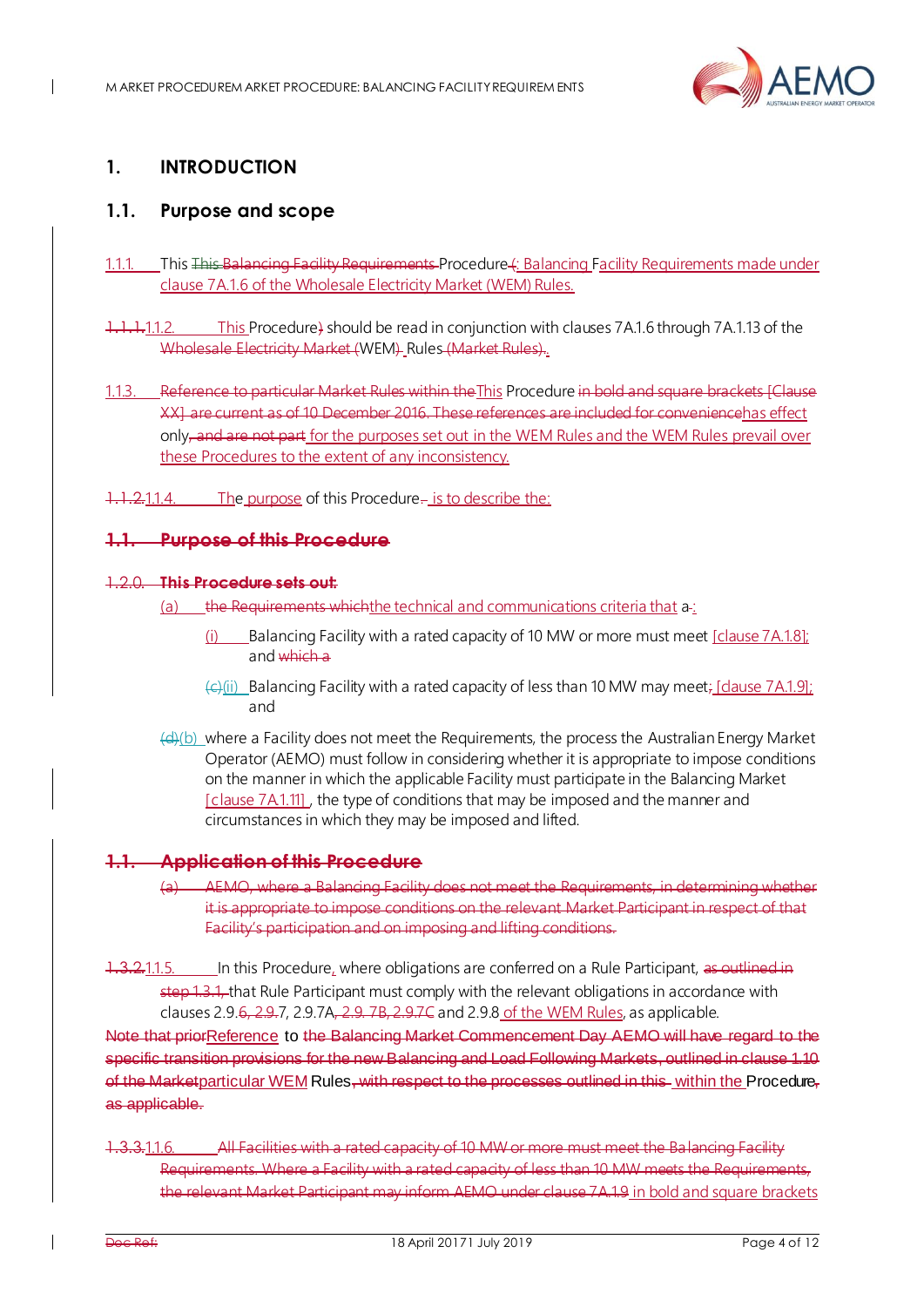

[clause XX] are included for convenience only, and apply to AEMO for the Facility to be in accordance with ste[p 5.1.1a](#page-11-2)re not part of this Procedure to meet the Balancing Facility Requirements (Facility Quantity Parameters)..

## **1.2. Associated Market Procedures**

## <span id="page-4-0"></span>**1.2. Definitions and interpretation**

#### **1.2.1 Glossary**

Terms defined in the WEM Rules have the same meanings in this Procedure unless otherwise specified in this clause.

The words, phrases and abbreviations in the table below have the meanings set out opposite them in the table when used in this Procedure.

| <u>Term</u>  | Definition                                                                                                                                                                                                  |
|--------------|-------------------------------------------------------------------------------------------------------------------------------------------------------------------------------------------------------------|
| Requirements | The Balancing Facility Requirements, as defined in the WEM Rules, including any<br>technical requirements and communication criteria for a Balancing Facility specified in<br>section 2.1 of this Procedure |

#### **1.2.2 Interpretation**

The following AEMO principles of interpretation apply to this Procedure unless otherwise expressly indicated:

- a) references to time are references to Australian Western Standard Time;
- b) terms that are capitalised, but not defined in this Procedure, have the meaning given in the WEM Rules;
- c) to the extent that this Procedure is inconsistent with the WEM Rules, the WEM Rules prevail to the extent of the inconsistency;

1.4.1.d) a reference to the WEM Rules or Market Procedures includes any associated forms required or contemplated by the WEM Rules or Market Procedures are associated with this Procedure: and

e) words expressed in the singular include the plural and vice versa.

#### <span id="page-4-1"></span>**1.3. Related documents**

The following Market Procedures, Power System Operation Procedures and market documents (available on the Market Web Site<sup>1</sup>) provide background information to this Procedure:

(e)(a) Market Procedure: Notices and Communications; and

 $(f_n(t))$  Market Procedure: Facility Registration, De-registration and Transfer.

#### 1.7.0. **The following Power System Operation Procedures (PSOPs) are associated with this Procedure:**

(c) PSOP: Communications and Control Systems and, as referenced in that Procedure, the ;

(h)(d) PSOP: Operational Data Points for Generating Plant; and

-

<sup>1</sup> Available a[t http://aemo.com.au/Electricity/Wholesale-Electricity-Market-WEM/Procedures.](http://aemo.com.au/Electricity/Wholesale-Electricity-Market-WEM/Procedures)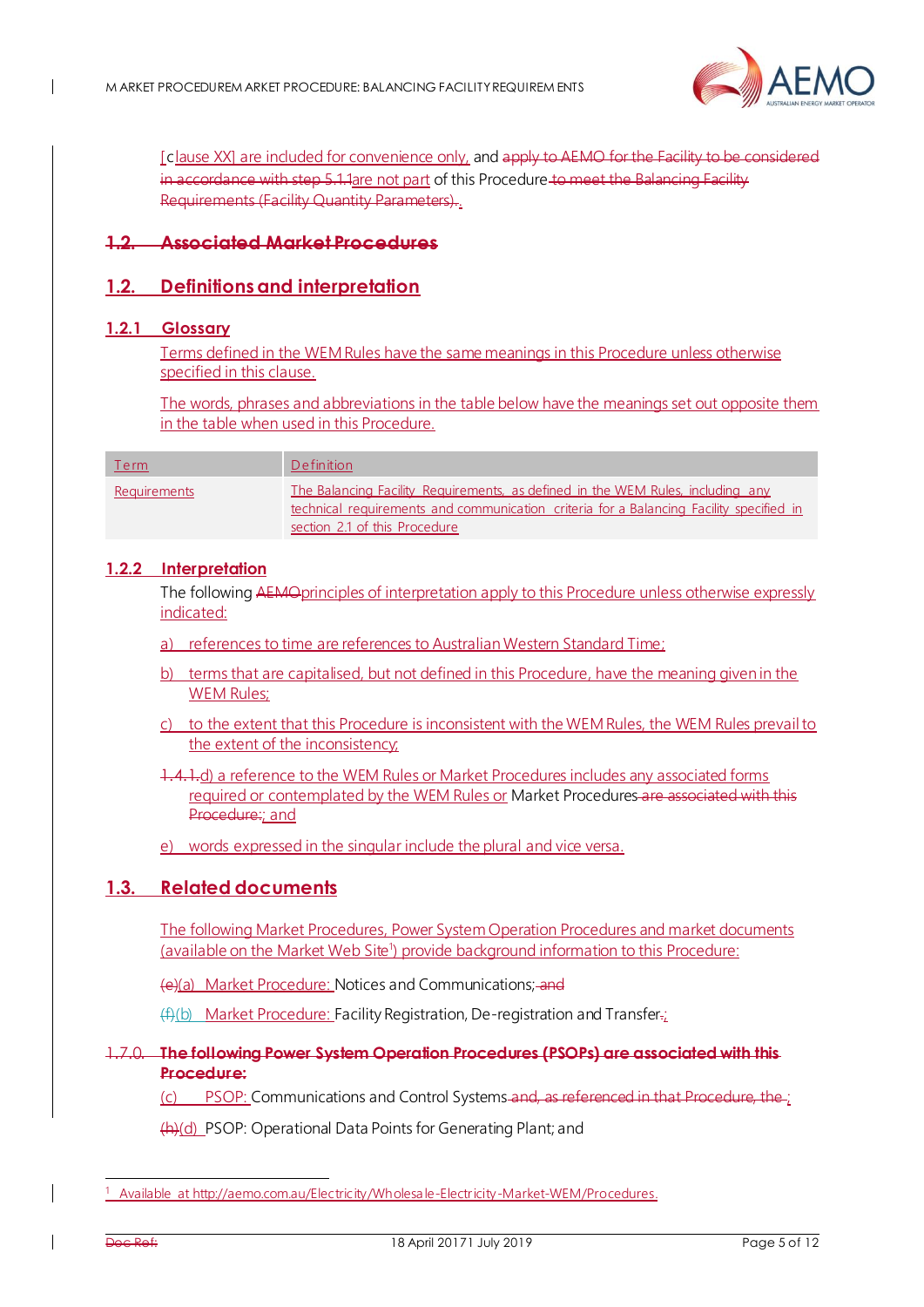

#### (i)(e) PSOP: Dispatch.

#### **2.0. Conventions used**

3.0.0. **In this Procedure, subject to clause 7A.1.12, the conventions specified in clauses 1.3 - 1.5 of the Market Rules apply.**

#### **4.0. Terminologies and Definitions**

5.0.0. **A word or phrase defined in the Market Rules, the Electricity Industry Act or the Regulations has the same meaning when used in this Procedure. In addition the following defined terms have the given meaning:**

<span id="page-5-0"></span> $\overline{a}$ 

#### **CHAPTER 2.2. TECHNICAL REQUIREMENTS AND COMMUNICATION CRITERIA**

#### <span id="page-5-1"></span>**2.1. Requirements for Balancing Facilities**

Requirements mean the technical requirements and communication criteria for a Balancing Facility specified in section 2.1 of this Procedure.

- <span id="page-5-4"></span>2.1.1. A Market Participant must ensure that it is capable of receiving electronic or back-up Dispatch Instructions issued by AEMO (in its capacity as System Management), in accordance with the PSOP: Communications and Control Systems, for each of its Balancing Facilities.
- <span id="page-5-7"></span>2.1.2. A Market Participant must ensure that it is capable of confirming to AEMO, in accordance with the requirements specified in the PSOP: Communications and Control Systems and the PSOP: Dispatch, each electronic or backup Dispatch Instruction received from AEMO (in its capacity as System Management) for each of its Balancing Facilities.
- <span id="page-5-5"></span>2.1.3. A Market Participant must ensure that it is capable of implementing each Dispatch Instruction from AEMO (in its capacity as System Management), in accordance with the requirements outlined in the PSOP: Communications and Control Systems and the PSOP: Dispatch, for each of its Balancing **Facilities**
- <span id="page-5-6"></span>2.1.4. A Market Participant must ensure that it is capable of responding to an electronic Dispatch Instruction from AEMO (in its capacity as System Management) for each of its Balancing Facilities to ramp upwards or downwards to a target MW level at a rate less than or equal to the Facility's Ramp Rate Limit.

## <span id="page-5-2"></span>**2.2. Inability to meet Requirements**

2.2.1. A Market Participant must advise AEMO (in its capacity as System Management) if one of its Balancing Facilities is unable to respond, or can no longer respond, in accordance with the Requirements in step[s 2.1.1](#page-5-4) t[o 2.1.](#page-5-5)[32.1.1](#page-5-4) to 2.1.4 of this Procedure, to an electronic Dispatch Instruction from AEMO (in its capacity as System Management). Market Participants must provide this advice in accordance with the requirements outlined in the PSOP: Communications and Control Systems.

#### <span id="page-5-3"></span>**2.3. Reporting Non-Compliancenon-compliance**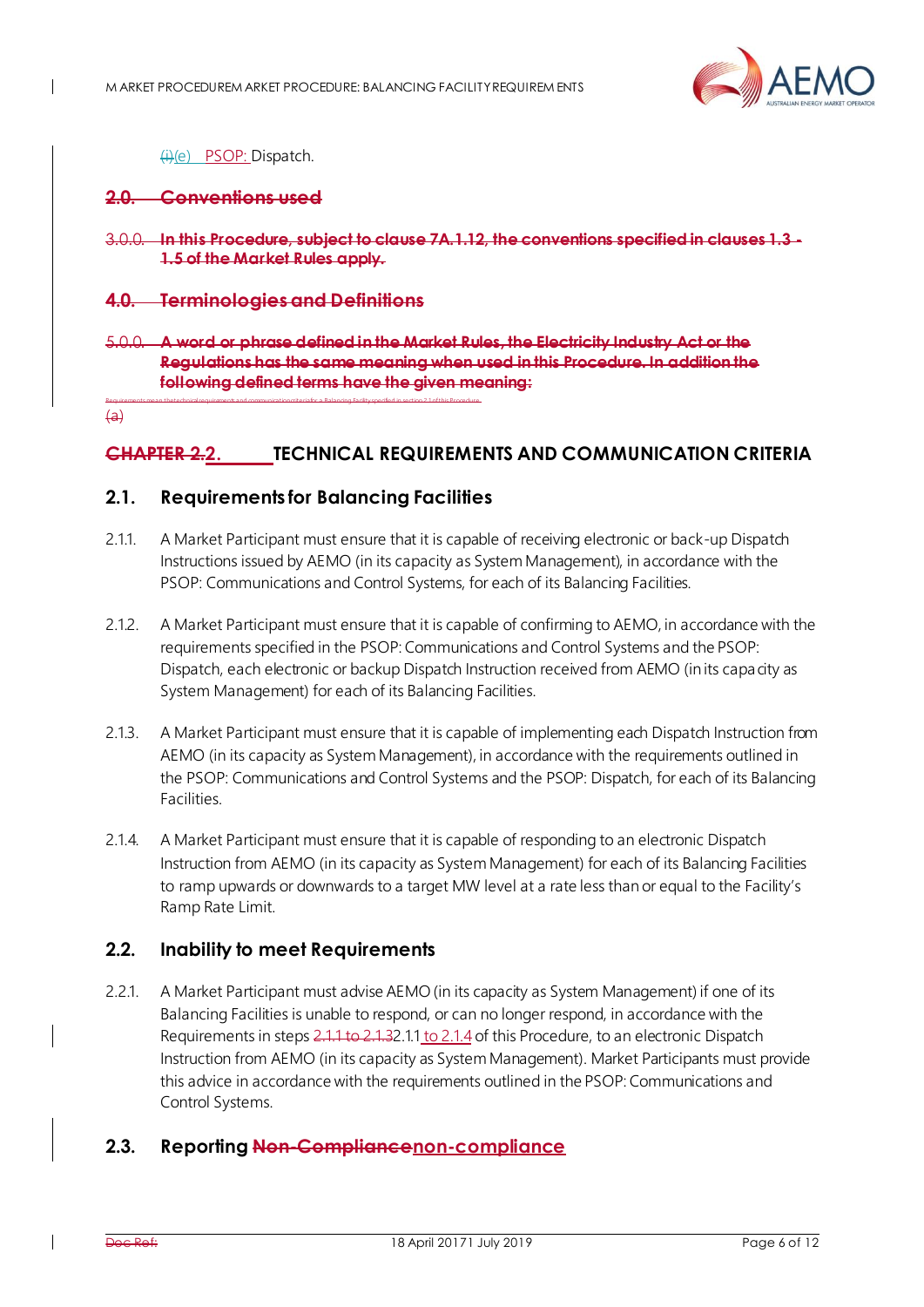

- 2.3.1. A Market Participant must ensure that each of its Balancing Facilities with a rated capacity of 10 MW or more meets the Requirements specified in step[s 2.1.1](#page-5-4) t[o 2.1.4](#page-5-6) of this Procedure [clause-\_7A.1.8].
- 2.3.2. Where a Balancing Facility does not, or will not, meet one or more of these Requirements, the relevant Market Participant must advise AEMO in writing and include the following details:
	- (a) the Balancing Facility concerned;
	- (b) the particular Requirement(s) which the Facility does not meet;
	- (c) the reasons for, and extent of, non-compliance with the Requirement(s); and
	- (d) any measures that the Market Participant will take, and by when, to ensure the Balancing Facility meets the Requirement(s).
- 2.3.3. Notwithstanding the above, AEMO may at any time request a Market Participant to provide, in writing, all information reasonably required to demonstrate that its Balancing Facilities meet the Requirements, including in respect of a Facility with a rated capacity less than 10 MW, which a Market Participant has applied to AEMO, under ste[p 5.1.1](#page-11-2) of this Procedure, for the Facility to be considered to meet the Requirements, or as a consequence of that process, is considered to meet the Requirements [Clause 7A.1.10].

## <span id="page-6-0"></span>**CHAPTER 3.3. AEMO PROCESS FOR ASSESSING CONDITIONS**

This section sets out the process AEMO must follow in relation to a Balancing Facility that does not meet one or more of the Requirements specified in step[s 2.1.1](#page-5-4) t[o 2.1.4](#page-5-6) of this Procedure.

## <span id="page-6-1"></span>**3.1. Background**

 $\mathbf I$ 

- 3.1.1. Where a Balancing Facility does not meet one or more of the Requirements in step[s 2.1.1](#page-5-4) t[o 2.1.4](#page-5-6) of this Procedure, AEMO may impose conditions on the manner in which the Market Participant, with respect to the applicable Balancing Facility, must participate in the Balancing Market [clause-7A.1.11].
- 3.1.2. AEMO may impose conditions on a Market Participant's participation in the Balancing Market, which include specifying the prices which the Market Participant  $m_{\text{H}}$  must may include in a Balancing Submission and the manner and time in which a Balancing Submission must be submitted for athat Balancing Facility [clause 7A.1.11].

## <span id="page-6-2"></span>**3.2. Assessing Whetherwhether to Impose Conditionsimpose conditions**

- <span id="page-6-3"></span>3.2.1. If AEMO becomes aware that a Balancing Facility does not meet one or more of the Requirements specified in step[s 2.1.1](#page-5-4) t[o 2.1.4](#page-5-6) of this Procedure then, as soon as practicable, AEMO must:
	- (a) notify the relevant Market Participant that it will be undertaking a review;
	- (b) request the relevant Market Participant to provide, within a specified timeframe, which must not be less than 10 Business Days, any additional information which AEMO considers relevant to its assessment of the extent to which the Balancing Facility does not meet the Requirements; and
	- (c) make an assessment of whether to impose conditions on the Balancing Facility's participation in the Balancing Market.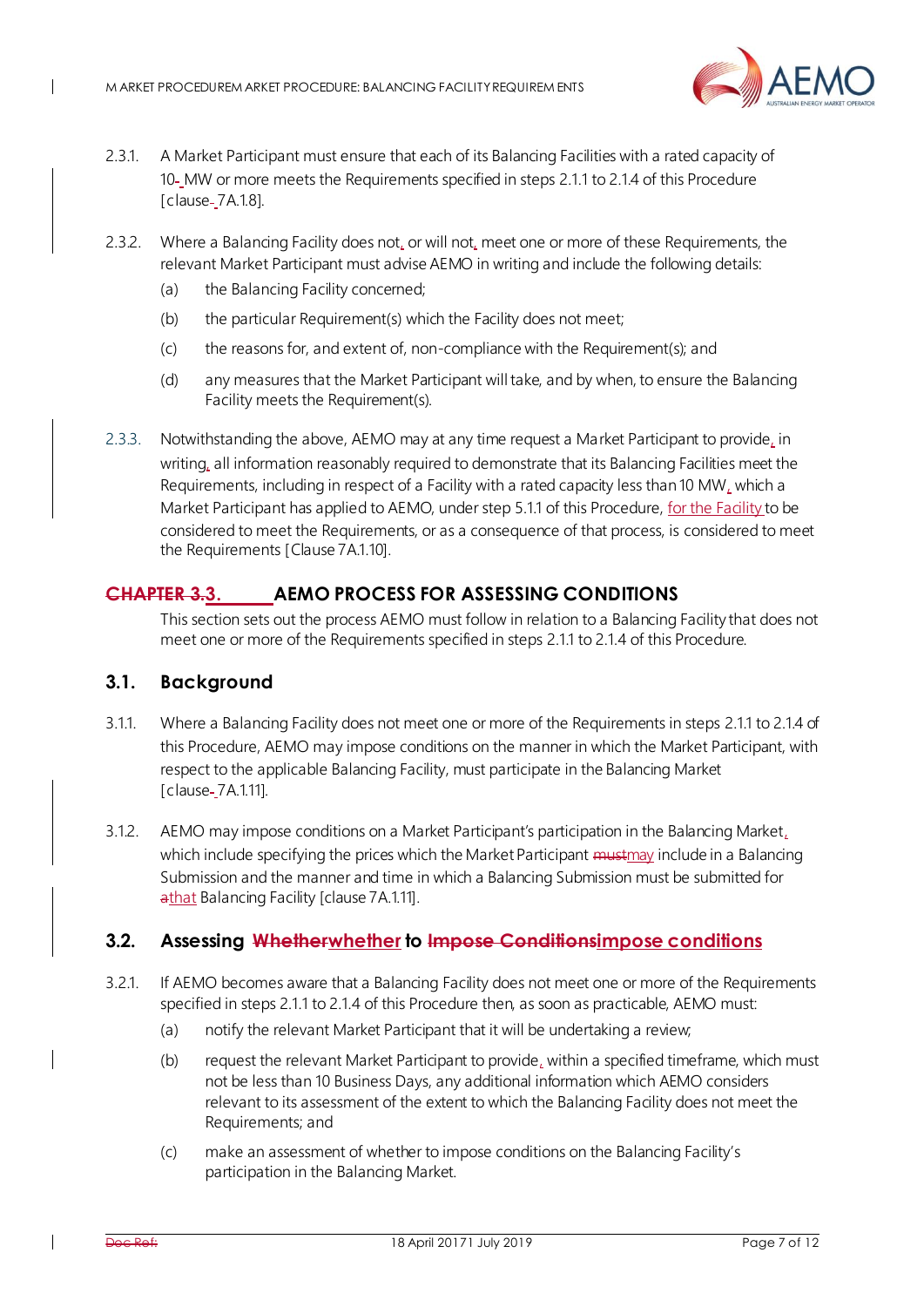

<span id="page-7-2"></span>3.2.2. In undertaking its assessment, AEMO may consider the technical implications of a Facility's non--compliance with the Requirements.

#### 3.2.3. **[Blank].**

- 2.4.3.2.3. AEMO must complete its assessment of whether to impose conditions within 20 Business Days of:
	- (a) providing a notification under step 3.2[.1\(a\)](#page-6-3); or
	- (b) where applicable, receiving the information it has requested under steps 3.2[.1\(a\)](#page-6-3) o[r 3.2.2](#page-7-2).

3.2.5.3.2.4. Where AEMO determines to impose conditions on a Balancing Facility, AEMO must as soon as reasonably practicable, publish on the Market Web Site details of that decision including Clause 7A.1.131. The details required to be published include:

- (a) the relevant Balancing Facility;
- (b) the conditions to be imposed;
- (c) the reasons for imposing the conditions; and
- (d) the Trading Date and Trading Interval from which the conditions will be imposed-felause 7A.1.13]..

## <span id="page-7-0"></span>**CHAPTER 4.4. APPLICATION OF CONDITIONS**

Subject to the assessment described in sectio[n 3.2](#page-6-2) of this Procedure, where a Balancing Facility does not meet one or more of the Requirements specified in step[s 2.1.1](#page-5-4) t[o 2.1.4](#page-5-6) of this Procedure, AEMO may impose conditions on the relevant Market Participant with respect to the applicable Balancing Facility-Facility's participation in the Balancing Market [clause 7A.1.11]. Such conditions may include, but are not limited to, those outlined in this  $CHAPTER$  4 section [4.](#page-7-0)

## <span id="page-7-1"></span>**5.1.4.1. Requirement to Submitsubmit Balancing Submissions at Specified Pricesspecified prices**

Price Cap **Conditions**conditions for Scheduled Generator **Submissions**submissions

<span id="page-7-3"></span>5.1.1.4.1.1. Where a Scheduled Generator does not meet one or more of the Requirements in steps [2.1.1](#page-5-4) t[o 2.1.4](#page-5-6) of this Procedure, AEMO may impose conditions on the relevant Market Participant, requiring that Balancing Submissions for the Facility be submitted at the Price Caps.

5.1.2.4.1.2. Where AEMO imposes a condition under ste[p 4.1.1](#page-7-3), the Market Participant must ensure that its Balancing Submissions for the Facility for each Trading Interval comprise:

- (a) the expected generation at the Minimum STEM Price, which, subject to any other conditions imposed by AEMO or Outages, must be the Facility Resource Plan; and
- (b) any remaining available generation capacity at the Maximum STEM Price or Alternative Maximum STEM Price.

Price Conditions conditions for Non-scheduled Scheduled Generator Submissions Submissions

1.3.4.1.3. A Non-Scheduled Generator will not be able to meet the Requirements in step[s 2.1.3](#page-5-5) and [2.1.4](#page-5-6) of this Procedure in respect of Dispatch Instructions to increase generation. As such, AEMO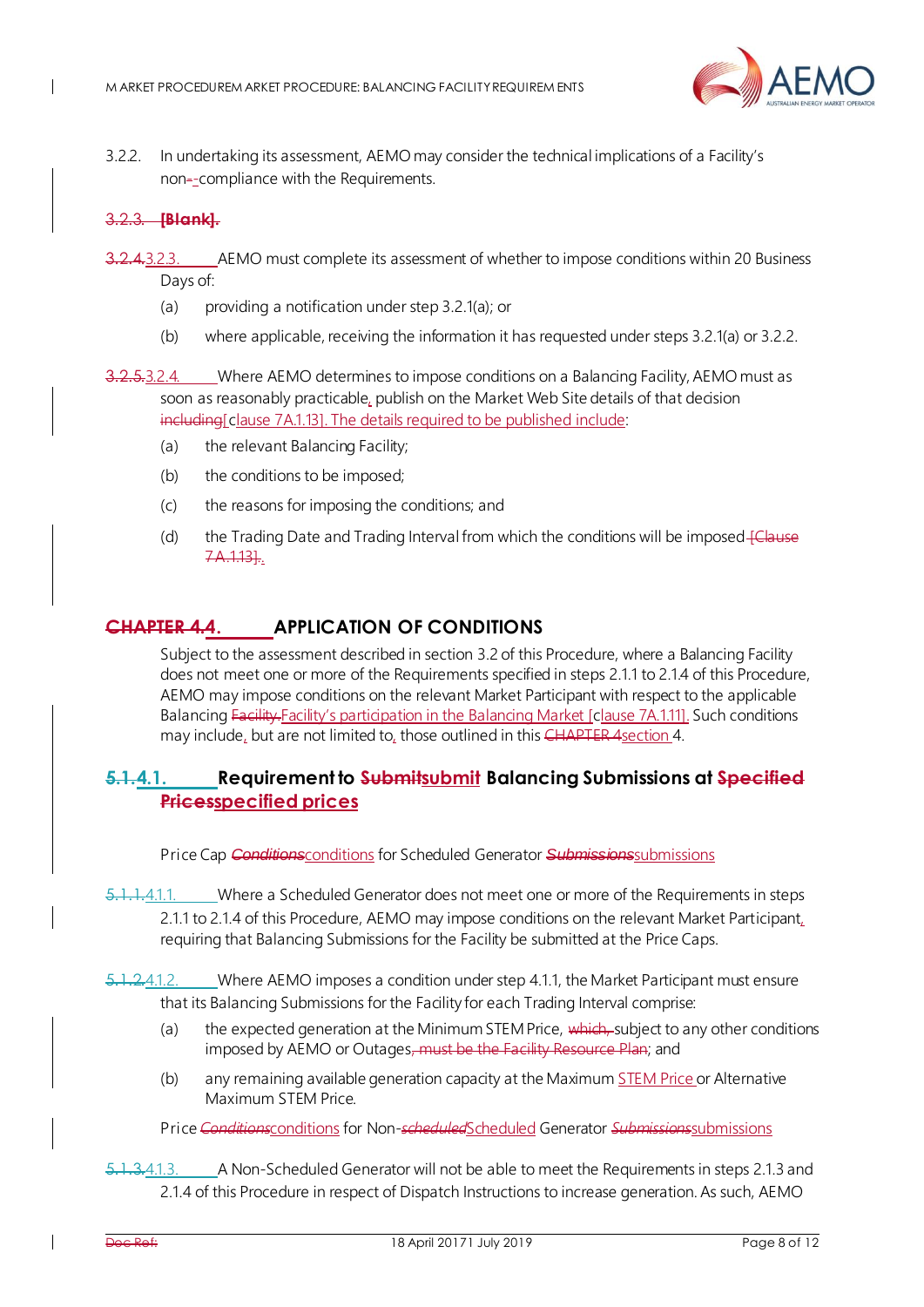$\mathsf{l}$ 



must impose a condition on the relevant Market Participant, restricting Balancing Submissions for the applicable Facility, for each Trading Interval, to a single Price-Quantity Pair for dispatch.

5.1.4.4.1.4. Where the Non-Scheduled Generator does not meet the Requirements in step[s 2.1.1](#page-5-4)[, 2.1.2](#page-5-7) or, in respect of Dispatch Instructions to reduce generation, steps [2.1.3](#page-5-5) o[r 2.1.4](#page-5-6) of this Procedure, AEMO may impose an additional condition on the relevant Market Participant that Balancing Submissions for the Facility must be at the Minimum STEM Price.

## <span id="page-8-0"></span>**5.2.4.2. Manner and Timetime of Balancing Submissions**

4.4.2.1. Where a Balancing Facility does not meet the Requirements in step[s 2.1.1](#page-5-4) o[r 2.1.2](#page-5-7) of this Procedure or cannot respond to Dispatch Instructions in the timeframes required in ste[p 2.1.3](#page-5-5) of this Procedure, AEMO may impose conditions on the relevant Market Participant including restricting the times when it may submit or revise **Balancing Submissions**, or specifying the times when it must submit or revise Balancing Submissions, for the applicable Facility and the manner in which it must make submissions.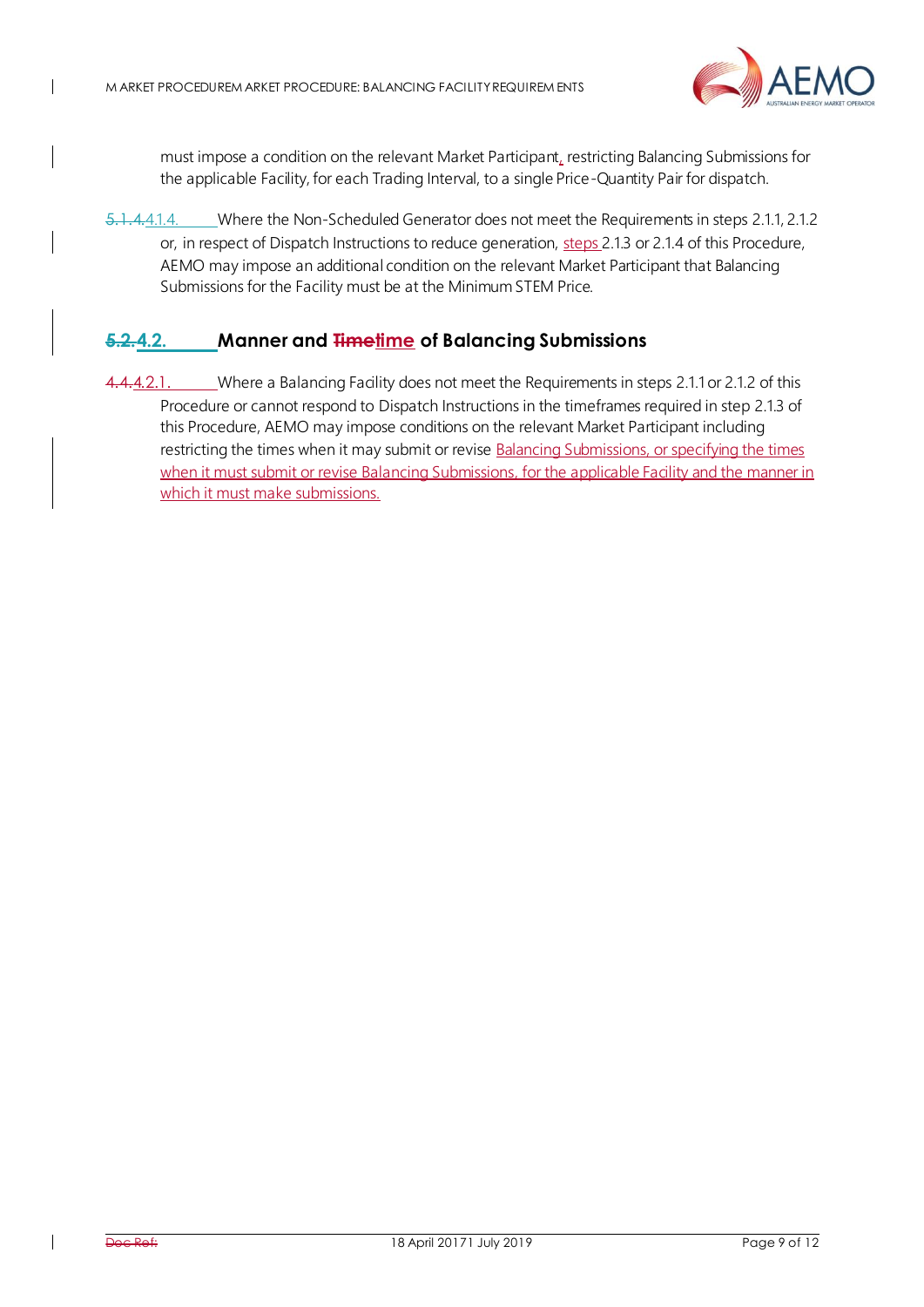

### **5.3.**

## **5.4. Balancing Submissions or specifying the times when it must submit or revise Balancing Submissions for the applicable Facility and the manner in which it must make submissions.**

**5.5.**

**5.6. Transitional Arrangements**

**5.7. Subject to step [4.3.2,](#page-9-1) AEMO may impose alternative conditions on a Market Participant in respect of a Balancing Facility which is unable to comply with the Requirements in this Procedure when it comes into effect on the Balancing Market Commencement Day.** 

## <span id="page-9-1"></span>**5.8. AEMO may only impose alternative conditions on a Market Participant's Facility for a defined timeframe, not exceeding six months, from the Balancing Market Commencement Day.**

## <span id="page-9-0"></span>**4.4.4.3. Review and lifting of conditions**

- <span id="page-9-2"></span>4.1.4.3.1. A Market Participant may request AEMO to review conditions imposed on the participation of a Facility in the Balancing Market, where the extent to which the Facility complies with the Requirements has changed and this change may result in AEMO changing the conditions imposed.
- 4.4.2.4.3.2. A Market Participant must make any request under ste[p 4.3.1](#page-9-2) in writing, including the following details:
	- (a) the relevant Balancing Facility and conditions concerned;
	- (b) the measures that the Market Participant has taken to ensure the Balancing Facility meets the Requirements; and
	- (c) the extent to which the Balancing Facility now complies with the Requirements.

<span id="page-9-5"></span>4.4.3.4.3.3. On receiving a request from a Market Participant under ste[p 4.3.1](#page-9-2), AEMO may, as soon as reasonably practicable, request the relevant Market Participant to provide, within a specified timeframe, which must not be less than 10 Business Days, any additional information whichthat AEMO considers relevant to the review.

<span id="page-9-4"></span><span id="page-9-3"></span>4.4.4.3.4. AEMO must review the conditions that have been imposed on a Balancing Facility's participation in the Balancing Market where:

- (a) AEMO becomes aware that the extent to which the Facility complies with the Requirements has changed and this change may result in AEMO changing the conditions imposed; or
- (b) a Market Participant has requested AEMO to review the conditions imposed on the participation of a Facility in the Balancing Market under ste[p 4.3.1](#page-9-2).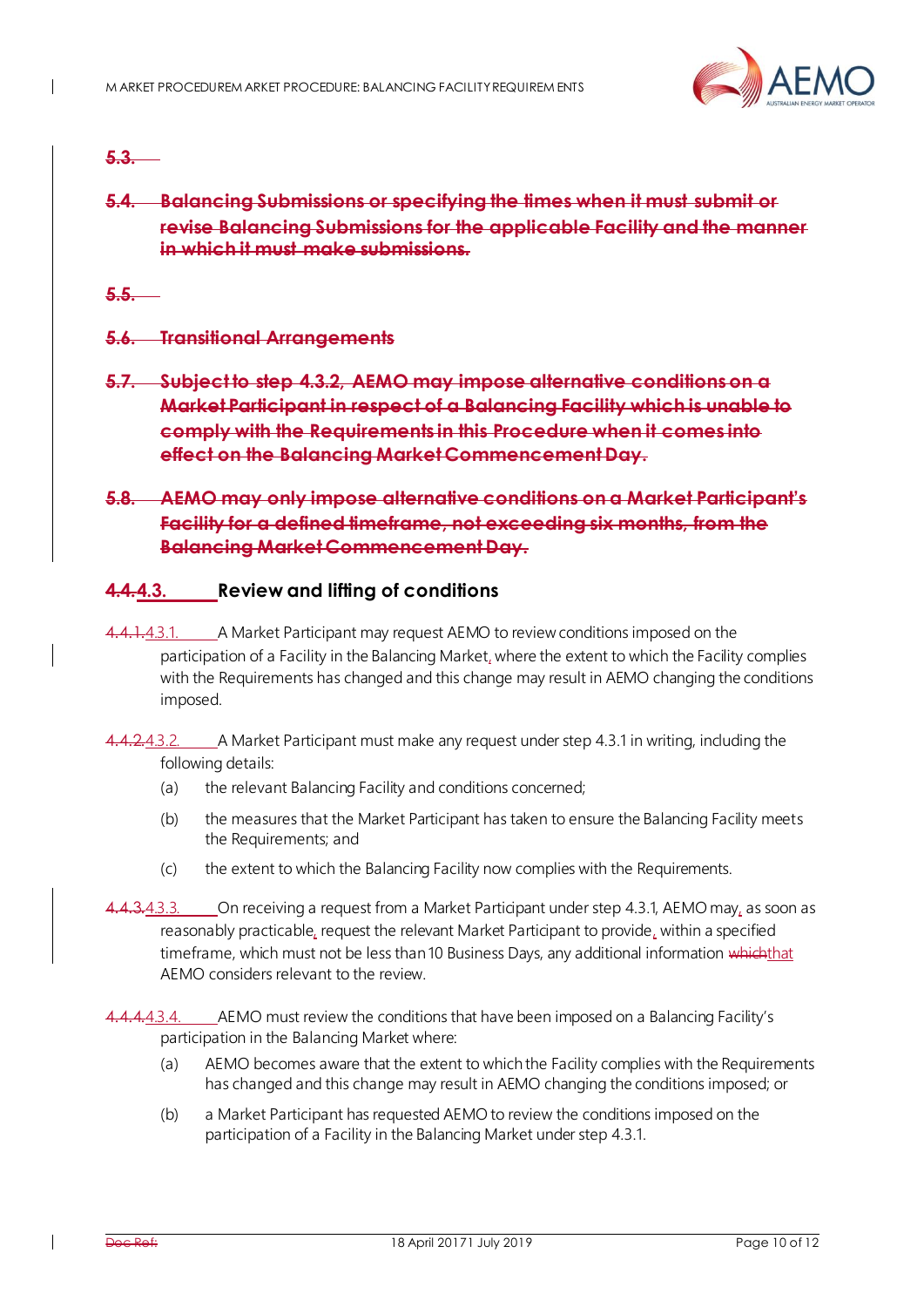

- $4.5.4.3.5.$  Where, under step  $4.3.4.4(a)$  $4.3.4.4(a)$  [\(a\)](#page-9-3), AEMO becomes aware that it would be appropriate to undertake a review of the conditions placed on a Balancing Facility, then, as soon as reasonably practicable, AEMO must notify the relevant Market Participant that it will be undertaking a review and must include in the notification:
	- (a) details of the Facility and conditions under consideration;
	- (b) the reasons for the review;
	- (c) a request for any information that AEMO considers relevant to the review; and
	- (d) details of the timeframe in which the Market Participant must respond to AEMO's request for information and in which the Market Participant may provide any additional information, which it considers relevant to AEMO's review, where this timeframe must not be less than 10-Business Days.
- <span id="page-10-0"></span> $4.4.3.6.$  In reviewing conditions placed on a Balancing Facility, AEMO must take into account the extent to which the relevant Balancing Facility's non-compliance with the Requirements has been altered or been addressed.

#### 5.9.7. **[Blank].**

 $\mathbf I$ 

#### 5.9.8. **[Blank].**

- 4.9.4.3.7. Where a Market Participant is able to demonstrate to AEMO's satisfaction that the non--compliance, which led to conditions being imposed, has been adequately addressed or no longer exists, AEMO must lift the relevant conditions. Otherwise, AEMO must follow the process in sectio[n 3.2](#page-6-2) to assess whether to extend the conditions or, if the Facility's non-compliance has been altered, impose modified conditions.
- 4.10.4.3.8. AEMO must complete any review it undertakes in accordance with ste[p 4.3.4](#page-9-4) within 20 Business Days of:
	- (a) receiving a request under ste[p 4.3.1](#page-9-2);
	- (b) providingmaking a notificationrequest under claus[e 4.3.3](#page-9-5); or
	- (c) where applicable, receiving the information it has requested under  $\frac{\text{step steps}}{4.3.3}$  $\frac{\text{step steps}}{4.3.3}$  $\frac{\text{step steps}}{4.3.3}$ , step 4.4.[5\(c\)](#page-10-0) or step 4.4.7., or 4.3.5(c).

11.4.3.9. Where AEMO determines decides to lift or vary any conditions on a Balancing Facility. AEMO must ,as soon as reasonably practicable, publish on the Market Web Site details of that decision including:

- (a) the relevant Balancing Facility;
- (b) the conditions to be lifted or varied;
- (c) the reasons for lifting or varying the conditions; and
- (d) the Trading Day and Trading Interval from which the conditions will be lifted or varied.

4.12.4.3.10. Where AEMO determines to not lift or vary any conditions on a Balancing Facility, AEMO must, as soon as reasonably practicable, advise the applicable Market Participant of the details of its decision, including any reasons for not lifting or varying the conditions.